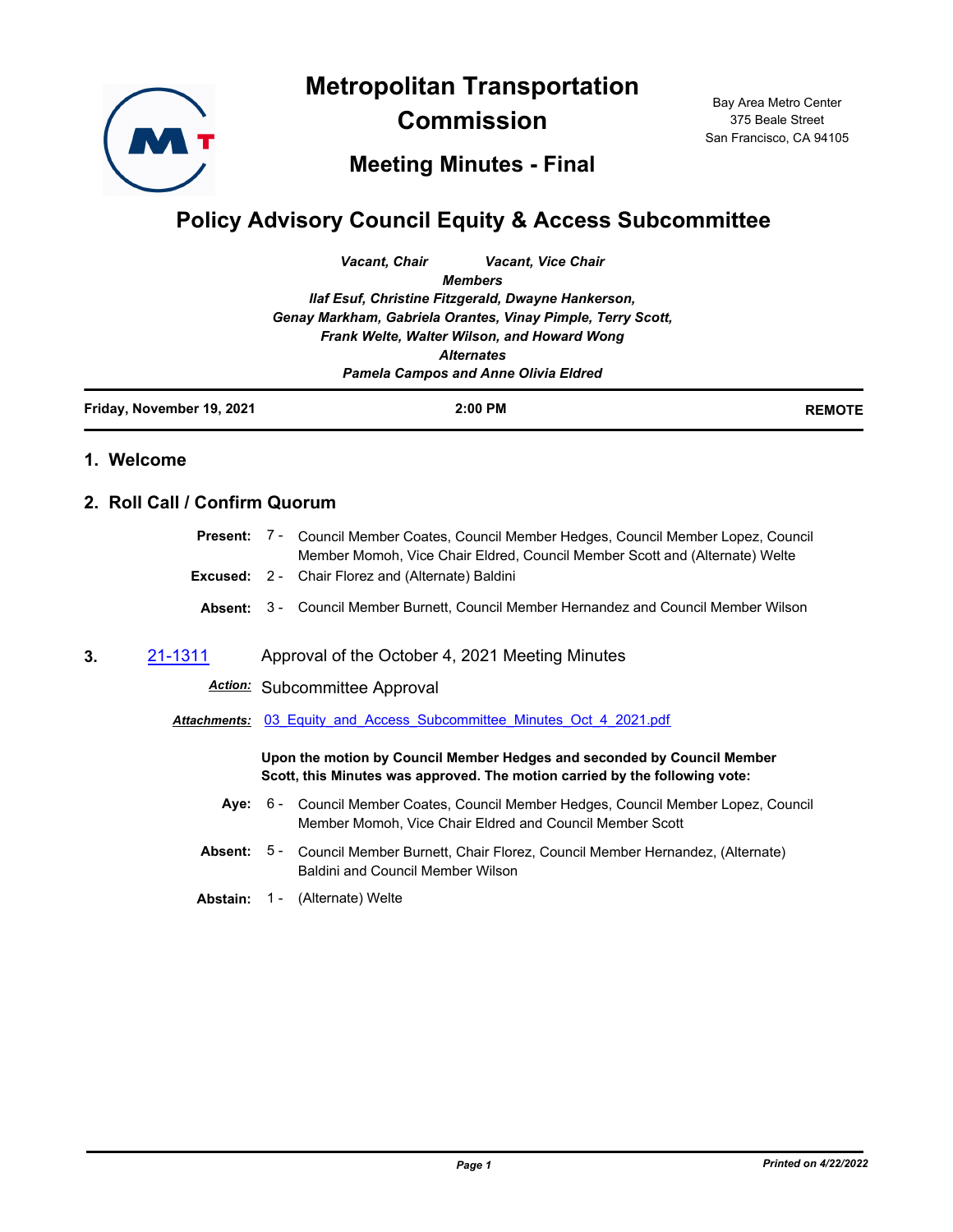#### **4.** [21-1176](http://mtc.legistar.com/gateway.aspx?m=l&id=/matter.aspx?key=22769) MTC Mentorship/Internship Program Update

Summary of the 2021 college mentorship program and the Bay Area Summer Academy pilot program, and discussion of plans for summer of 2022.

*Action:* Information

*Presenter:* Kỳ-Nam Miller and John Kannegieser

*Attachments:* [04\\_MTC\\_Mentorship-Internship\\_Program\\_Update.pdf](http://mtc.legistar.com/gateway.aspx?M=F&ID=ce7d4369-5205-45a0-a2de-fed4c2c12a0a.pdf)

**5.** [21-1325](http://mtc.legistar.com/gateway.aspx?m=l&id=/matter.aspx?key=22918) Coordinated Public Transit-Human Services Transportation Plan 2022 Update

> Update on the Coordinated Public Transit-Human Services Transportation Plan 2022.

*Action:* Information

*Presenter:* Drennen Shelton

Attachments: 05 Coordinated Public Transit-Human Services Transportation Plan \_2022\_ Update.pdf

**6.** [21-1326](http://mtc.legistar.com/gateway.aspx?m=l&id=/matter.aspx?key=22919) Evaluation of the Regional Means-Based Transit Fare Pilot (Clipper® START)

> Information on Year 1 Clipper® START Pilot findings and request feedback on results and focus areas to evaluate for Year 2.

- *Action:* Information
- *Presenter:* Judis Santos, MTC and Tracy McMillan, Nelson Nygaard

Attachments: 06i Evaluation of the Regional Means-Based Transit Fare Pilot Co ver Summary Sheet.pdf 06ii-21-1321-2-Attachment A PowerPoint Year 1 eval\_results\_july\_2020\_to\_july\_2021.pdf [06iii\\_21-1321-3-Attachment B\\_Narrative\\_Summary.pdf](http://mtc.legistar.com/gateway.aspx?M=F&ID=7c73e964-473b-4482-9300-d9687d79123e.pdf)

Patrisha Piras was called to speak.